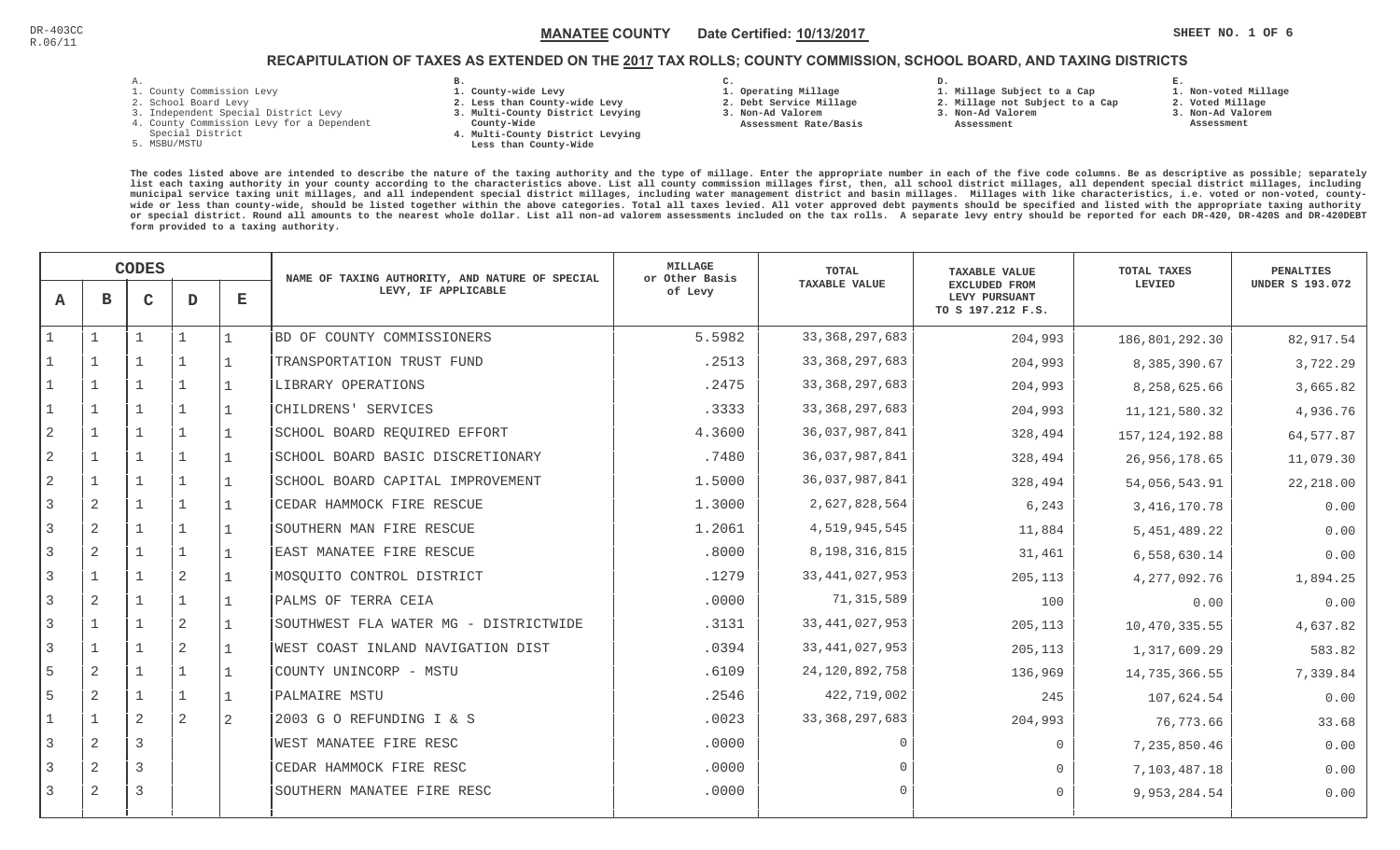**1. Non-voted Millage**

# RECAPITULATION OF TAXES AS EXTENDED ON THE <u>2017</u> TAX ROLLS; COUNTY COMMISSION, SCHOOL BOARD, AND TAXING DISTRICTS

- 1. County Commission Levy
- 2. School Board Levy
- 3. Independent Special District Levy
- 4. County Commission Levy for a Dependent
- Special District
- 5. MSBU/MSTU
- **B. 1. County-wide Levy**
- **2. Less than County-wide Levy**
- **3. Multi-County District Levying**
- **County-Wide**
- **4. Multi-County District Levying Less than County-Wide**
- **C.**
- **1. Operating Millage**
- **2. Debt Service Millage 3. Non-Ad Valorem**
- **Assessment Rate/Basis**
- **2. Millage not Subject to a Cap3. Non-Ad Valorem**

**D.** 

 **Assessment** 

**1. Millage Subject to a Cap**

- 
- 

**E.**

**2. Voted Millage 3. Non-Ad Valorem Assessment**

|   |                | <b>CODES</b> |   |             | NAME OF TAXING AUTHORITY, AND NATURE OF SPECIAL | <b>MILLAGE</b><br>or Other Basis | <b>TOTAL</b>  | <b>TAXABLE VALUE</b>                                | <b>TOTAL TAXES</b> | <b>PENALTIES</b>       |
|---|----------------|--------------|---|-------------|-------------------------------------------------|----------------------------------|---------------|-----------------------------------------------------|--------------------|------------------------|
| A | в              | C            | D | $\mathbf E$ | LEVY, IF APPLICABLE                             | of Levy                          | TAXABLE VALUE | EXCLUDED FROM<br>LEVY PURSUANT<br>TO S 197.212 F.S. | LEVIED             | <b>UNDER S 193.072</b> |
| 3 | $\mathbf{2}$   | 3            |   |             | NORTH RIVER FIRE RESC                           | .0000                            | $\Omega$      | $\Omega$                                            | 7,775,201.02       | 0.00                   |
|   | 2              | 3            |   |             | TRAILER ESTATES FIRE DIST                       | .0000                            | $\Omega$      | $\Omega$                                            | 95,307.00          | 0.00                   |
|   | 2              | 3            |   |             | EAST MANATEE FIRE RESC                          | .0000                            | $\Omega$      | $\Omega$                                            | 7,652,696.08       | 0.00                   |
| 3 | 2              | 3            |   |             | PARRISH FIRE DIST                               | .0000                            | $\Omega$      | $\Omega$                                            | 1,419,802.73       | 0.00                   |
| 3 | 2              | 3            |   |             | MYAKKA FIRE DIST                                | .0000                            | $\Omega$      | $\Omega$                                            | 1,300,856.63       | 0.00                   |
|   | 2              | 3            |   |             | DUETTE FIRE DISTRICT                            | .0000                            | $\Omega$      | $\Omega$                                            | 156,954.61         | 0.00                   |
|   | 2              | 3            |   |             | CITY OF BRADENTON 1                             | .0000                            | $\Omega$      | $\Omega$                                            | 83,030.33          | 0.00                   |
| 3 | 2              | 3            |   |             | RIVER YACHT AND RACQUET CLUB                    | .0000                            | $\Omega$      | $\Omega$                                            | 16,000.00          | 0.00                   |
|   | 2              | 3            |   |             | LAKEWOOD RANCH CDD I                            | .0000                            | $\Omega$      | 0                                                   | 2,005,524.04       | 0.00                   |
| 3 | 2              | 3            |   |             | LAKEWOOD RANCH I & S-I                          | .0000                            | $\Omega$      | $\Omega$                                            | 0.00               | 0.00                   |
| 3 | 2              | 3            |   |             | LAKEWOOD RANCH CDD II                           | .0000                            | $\Omega$      | $\Omega$                                            | 2,952,370.84       | 0.00                   |
| 3 | 2              | 3            |   |             | LAKEWOOD RANCH I & S-II                         | .0000                            | $\Omega$      | $\Omega$                                            | 0.00               | 0.00                   |
|   | 2              | 3            |   |             | LAKEWOOD RANCH CDD IV                           | .0000                            | $\Omega$      | $\Omega$                                            | 2, 201, 828.34     | 0.00                   |
|   | 2              | 3            |   |             | LAKEWOOD RANCH CDD V                            | .0000                            | $\Omega$      | $\Omega$                                            | 2,553,838.59       | 0.00                   |
| 3 | $\overline{2}$ | 3            |   |             | LAKEWOOD RANCH I & S-V                          | .0000                            | $\Omega$      | $\Omega$                                            | 398,987.16         | 0.00                   |
|   | 2              | 3            |   |             | TARA CDD                                        | .0000                            | $\Omega$      | $\Omega$                                            | 910,302.03         | 0.00                   |
| 3 | 2              | 3            |   |             | <b>WATERLEFE CDD</b>                            | .0000                            | $\Omega$      | 0                                                   | 1,805,339.69       | 0.00                   |
| 3 | 2              | 3            |   |             | <b>GREYHAWK CDD</b>                             | .0000                            | $\Omega$      | $\Omega$                                            | 2, 255, 229.21     | 0.00                   |
| 3 | 2              | 3            |   |             | UNIVERSITY PLACE CDD                            | .0000                            | $\Omega$      | $\Omega$                                            | 735,744.72         | 0.00                   |
| 3 | 2              | 3            |   |             | UNIVERSITY PLACE I & S                          | .0000                            | $\Omega$      | $\Omega$                                            | 312,480.54         | 0.00                   |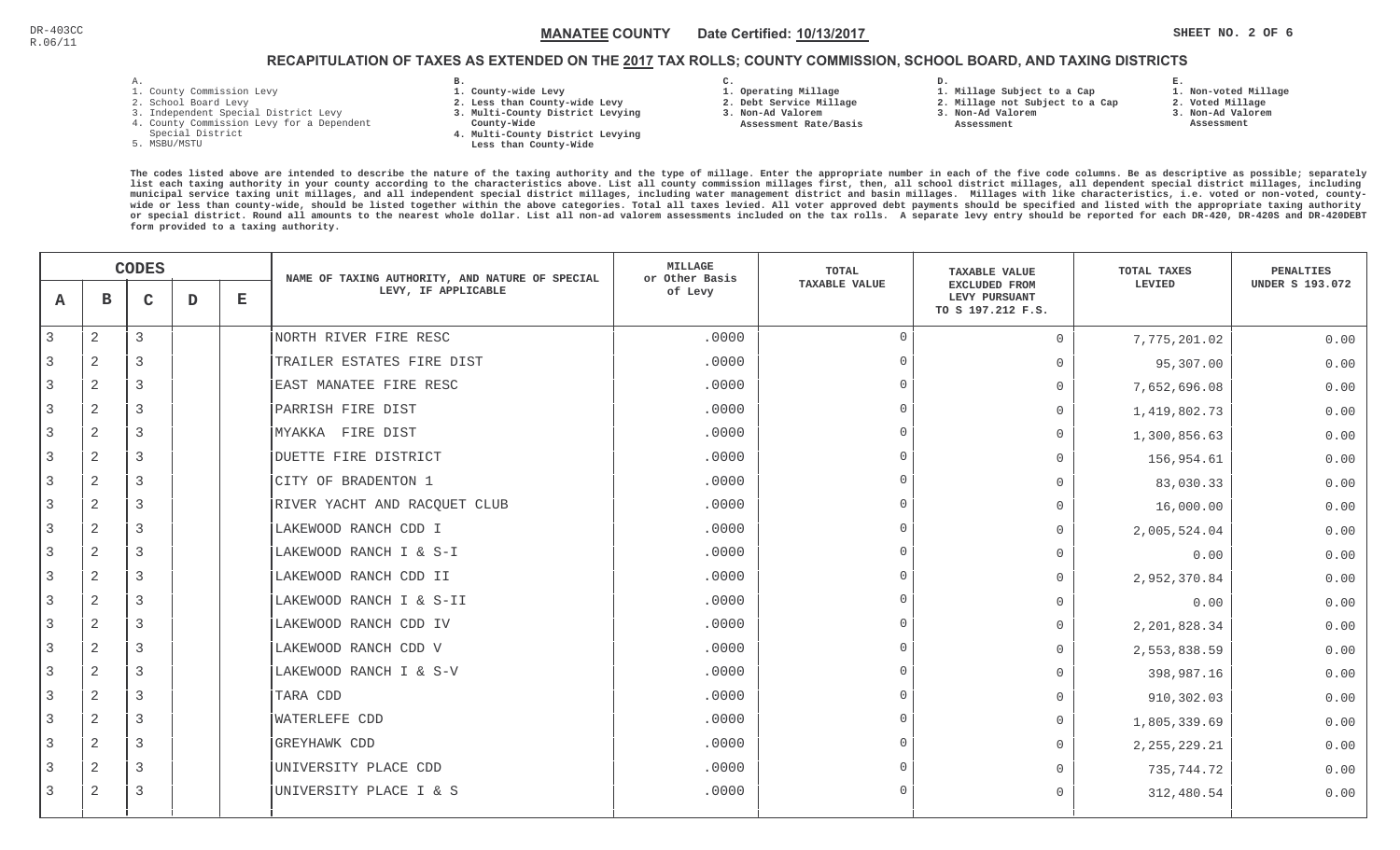# RECAPITULATION OF TAXES AS EXTENDED ON THE <u>2017</u> TAX ROLLS; COUNTY COMMISSION, SCHOOL BOARD, AND TAXING DISTRICTS

- 1. County Commission Levy
- 2. School Board Levy
- 3. Independent Special District Levy
- 4. County Commission Levy for a Dependent
- Special District
- 5. MSBU/MSTU
- **B. 1. County-wide Levy**
- **2. Less than County-wide Levy**
- **3. Multi-County District Levying**
- **County-Wide** 
	- **4. Multi-County District Levying Less than County-Wide**

**C.** 

**3. Non-Ad Valorem Assessment Rate/Basis**

- **1. Operating Millage**
- **2. Debt Service Millage 1. Millage Subject to a Cap**
	- **2. Millage not Subject to a Cap3. Non-Ad Valorem**

**D.** 

 **Assessment** 

- **E.1. Non-voted Millage**
- **2. Voted Millage**
- **3. Non-Ad Valorem**
- **Assessment**

|   |                | <b>CODES</b> |   |             | NAME OF TAXING AUTHORITY, AND NATURE OF SPECIAL | <b>MILLAGE</b><br>or Other Basis | TOTAL                | <b>TAXABLE VALUE</b>                                       | TOTAL TAXES  | PENALTIES              |
|---|----------------|--------------|---|-------------|-------------------------------------------------|----------------------------------|----------------------|------------------------------------------------------------|--------------|------------------------|
| A | $\mathbf{B}$   | C            | D | $\mathbf E$ | LEVY, IF APPLICABLE                             | of Levy                          | <b>TAXABLE VALUE</b> | <b>EXCLUDED FROM</b><br>LEVY PURSUANT<br>TO S 197.212 F.S. | LEVIED       | <b>UNDER S 193.072</b> |
| 3 | $\mathbf{2}$   | 3            |   |             | HERITAGE HARBOUR SOUTH CDD                      | .0000                            | $\Omega$             | $\Omega$                                                   | 1,169,391.40 | 0.00                   |
|   | 2              | 3            |   |             | HARBORAGE AT BRADEN RIVER CDD                   | .0000                            | $\Omega$             | $\Omega$                                                   | 647,805.94   | 0.00                   |
| 3 | 2              | 3            |   |             | LAKEWOOD RANCH CDD VI                           | .0000                            | $\Omega$             | $\mathbf 0$                                                | 1,270,541.50 | 0.00                   |
| 3 | 2              | 3            |   |             | LAKEWOOD RANCH I & S-VI                         | .0000                            | $\Omega$             | $\Omega$                                                   | 965,679.89   | 0.00                   |
| 3 | 2              | 3            |   |             | HERITAGE HARBOUR MARKETPLC CDD                  | .0000                            | $\Omega$             | $\Omega$                                                   | 49,676.78    | 0.00                   |
| 3 | 2              | 3            |   |             | LEXINGTON I&S                                   | .0000                            | $\Omega$             | $\Omega$                                                   | 157,642.96   | 0.00                   |
|   | 2              | 3            |   |             | LEXINGTON CDD                                   | .0000                            | $\Omega$             | $\Omega$                                                   | 39,015.38    | 0.00                   |
|   | 2              | 3            |   |             | LAKEWOOD RANCH I & S-IV                         | .0000                            | $\Omega$             | $\Omega$                                                   | 160, 323.74  | 0.00                   |
|   | 2              | 3            |   |             | FOREST CREEK CDD                                | .0000                            | $\Omega$             | $\Omega$                                                   | 850,941.34   | 0.00                   |
|   | 2              | 3            |   |             | FOREST CREEK I & S                              | .0000                            | $\Omega$             | $\Omega$                                                   | 292,306.58   | 0.00                   |
| 3 | $\overline{2}$ | 3            |   |             | <b>WATERS EDGE CDD</b>                          | .0000                            | $\Omega$             | $\Omega$                                                   | 361, 393.78  | 0.00                   |
|   | $\mathbf{2}$   | 3            |   |             | <b>WATERS EDGE I &amp; S</b>                    | .0000                            | $\Omega$             | $\Omega$                                                   | 195,280.37   | 0.00                   |
|   | 2              | 3            |   |             | PALMA SOLA TRACE CDD                            | .0000                            | $\Omega$             | $\Omega$                                                   | 462,393.64   | 0.00                   |
|   | 2              | 3            |   |             | LAKEWOOD RANCH STEWARDSHIP O&M                  | .0000                            | $\Omega$             | $\Omega$                                                   | 2,062,215.02 | 0.00                   |
| 3 | 2              | 3            |   |             | LAKEWOOD RANCH STEWARDSHIP I&S                  | .0000                            | $\Omega$             | $\Omega$                                                   | 9,186,211.44 | 0.00                   |
|   | 2              | 3            |   |             | HERITAGE HARBOUR NORTH CDD                      | .0000                            | $\Omega$             | $\Omega$                                                   | 2,710,549.52 | 0.00                   |
| 3 | 2              | 3            |   |             | COPPERSTONE CDD                                 | .0000                            | $\Omega$             | $\Omega$                                                   | 865,686.88   | 0.00                   |
| 3 | 2              | 3            |   |             | CROSS CREEK CDD                                 | .0000                            | $\overline{0}$       | $\Omega$                                                   | 68,157.72    | 0.00                   |
|   | 2              | 3            |   |             | CROSS CREEK I & S                               | .0000                            | $\Omega$             | $\Omega$                                                   | 7,485.72     | 0.00                   |
| 3 | $\mathbf{2}$   | 3            |   |             | VILLAGES OF AVIGNON CDD                         | .0000                            | $\Omega$             | $\Omega$                                                   | 5,636.81     | 0.00                   |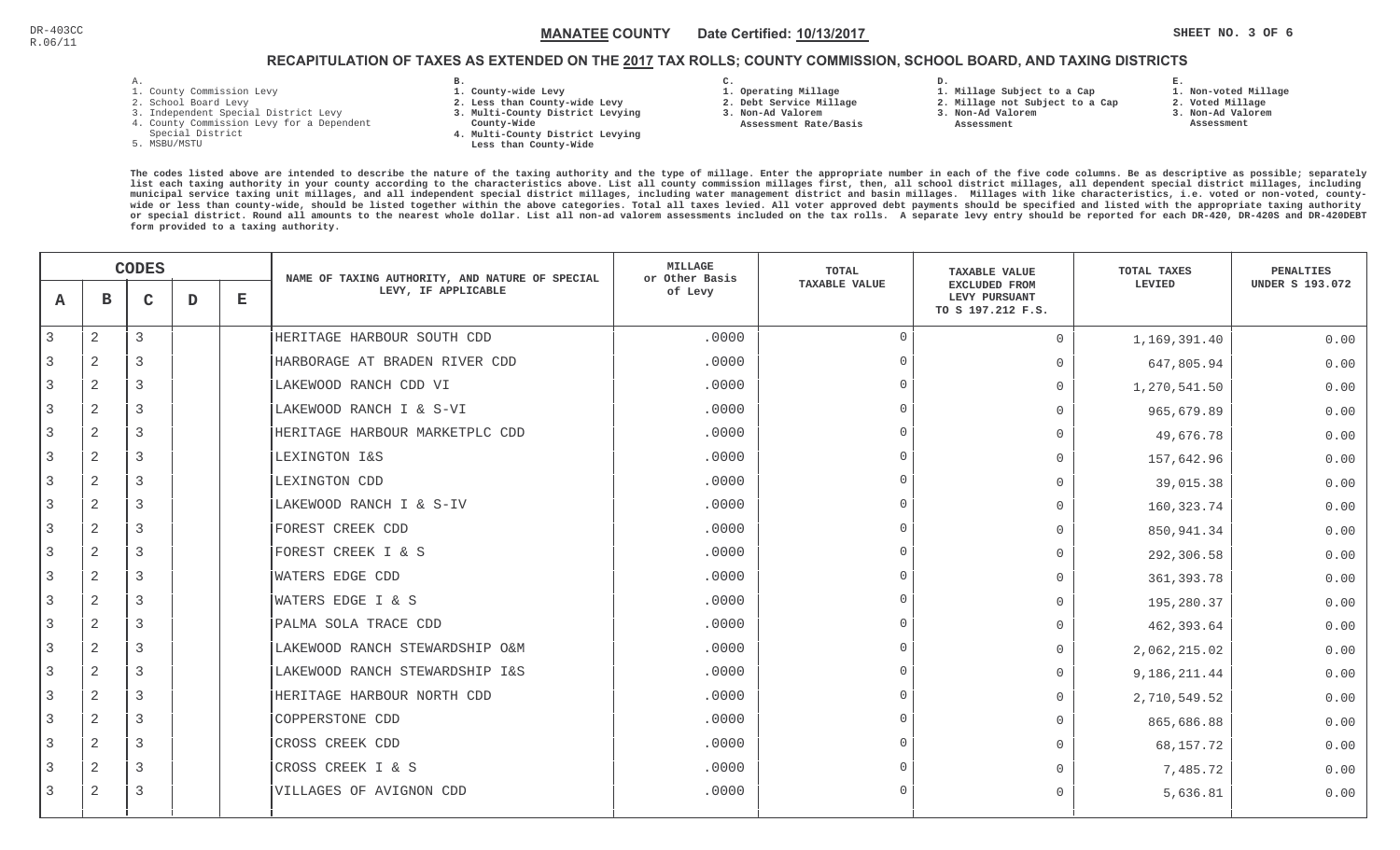# RECAPITULATION OF TAXES AS EXTENDED ON THE <u>2017</u> TAX ROLLS; COUNTY COMMISSION, SCHOOL BOARD, AND TAXING DISTRICTS

- 1. County Commission Levy
- 2. School Board Levy
- 3. Independent Special District Levy
- 4. County Commission Levy for a Dependent
- Special District
- 5. MSBU/MSTU
- **B. 1. County-wide Levy**
- **2. Less than County-wide Levy**
- **3. Multi-County District Levying**
- **County-Wide** 
	- **4. Multi-County District Levying Less than County-Wide**

**C.** 

**3. Non-Ad Valorem Assessment Rate/Basis**

- **1. Operating Millage 2. Debt Service Millage**
- **1. Millage Subject to a Cap**

**D.** 

- **2. Millage not Subject to a Cap**
- **3. Non-Ad Valorem**
	- **Assessment**

**1. Non-voted Millage**

**E.**

- **2. Voted Millage**
- **3. Non-Ad Valorem**
- **Assessment**

|   | <b>CODES</b>   |                |   | NAME OF TAXING AUTHORITY, AND NATURE OF SPECIAL | <b>MILLAGE</b><br>or Other Basis | TOTAL   | <b>TAXABLE VALUE</b> | TOTAL TAXES                                                | PENALTIES    |                        |
|---|----------------|----------------|---|-------------------------------------------------|----------------------------------|---------|----------------------|------------------------------------------------------------|--------------|------------------------|
| Α | $\mathbf B$    | C              | D | $\mathbf E$                                     | LEVY, IF APPLICABLE              | of Levy | <b>TAXABLE VALUE</b> | <b>EXCLUDED FROM</b><br>LEVY PURSUANT<br>TO S 197.212 F.S. | LEVIED       | <b>UNDER S 193.072</b> |
| 3 | $\overline{2}$ | 3              |   |                                                 | VILLAGES OF AVIGNON I & S        | .0000   | $\overline{0}$       | $\Omega$                                                   | 0.00         | 0.00                   |
|   | $\overline{2}$ | 3              |   |                                                 | LEGENDS BAY CDD                  | .0000   | $\Omega$             | $\Omega$                                                   | 667,526.72   | 0.00                   |
| 3 | 2              | $\mathcal{R}$  |   |                                                 | HARRISON RANCH CDD               | .0000   | $\cap$               | $\Omega$                                                   | 1,969,713.56 | 0.00                   |
| 3 | $\overline{2}$ | 3              |   |                                                 | SILVERLEAF CDD (O&M)             | .0000   | $\cap$               | $\Omega$                                                   | 87,735.60    | 0.00                   |
| 3 | 2              | 3              |   |                                                 | SILVERLEAF (I&S)                 | .0000   | $\cap$               | $\Omega$                                                   | 123,370.29   | 0.00                   |
| 3 | $\mathbf{2}$   | 3              |   |                                                 | BUCKEYE PARK CDD                 | .0000   | $\cap$               | $\Omega$                                                   | 51,362.44    | 0.00                   |
| 3 | 2              | 3              |   |                                                 | BUCKEYE PARK I & S               | .0000   | $\Omega$             | $\Omega$                                                   | 178,824.21   | 0.00                   |
| 3 | 2              | 3              |   |                                                 | ARTISAN LAKES CDD                | .0000   | $\cap$               | $\Omega$                                                   | 368, 239.82  | 0.00                   |
|   | $\overline{2}$ | 3              |   |                                                 | VILLAGES OF GLEN CREEK CDD       | .0000   | $\cap$               | $\Omega$                                                   | 0.00         | 0.00                   |
| 3 | $\overline{2}$ | 3              |   |                                                 | LEXINGTON7 I&S                   | .0000   | $\cap$               | $\Omega$                                                   | 22,692.00    | 0.00                   |
| 3 | $\overline{c}$ | 3              |   |                                                 | LEXINGTON7 CDD                   | .0000   | $\cap$               | $\Omega$                                                   | 5,123.65     | 0.00                   |
| 3 | $\overline{2}$ | 3              |   |                                                 | PALMS OF TERRA CEIA BAY CDD      | .0000   | $\Omega$             | $\Omega$                                                   | 355,006.48   | 0.00                   |
| 3 | 2              | $\overline{3}$ |   |                                                 | TREVESTA CDD                     | .0000   | $\Omega$             | $\Omega$                                                   | 151,043.28   | 0.00                   |
| 3 | 2              | 3              |   |                                                 | WILDCAT PRESERVE CDD             | .0000   | $\cap$               | $\Omega$                                                   | 0.00         | 0.00                   |
| 3 | $\overline{2}$ | 3              |   |                                                 | BUCKHEAD TRAILS CDD              | .0000   |                      | $\Omega$                                                   | 0.00         | 0.00                   |
| 3 | $\overline{2}$ | 3              |   |                                                 | WILLOW WALK CDD                  | .0000   | $\Omega$             | 0                                                          | 554, 179. 43 | 0.00                   |
| 3 | 2              | 3              |   |                                                 | AQUA ONE CDD                     | .0000   | $\cap$               | $\Omega$                                                   | 0.00         | 0.00                   |
| 3 | 2              | 3              |   |                                                 | BAYSHORE GARDENS PK & REC        | .0000   | $\Omega$             | 0                                                          | 505,422.00   | 0.00                   |
| 3 | 2              | $\overline{3}$ |   |                                                 | TRAILER ESTATES PK & REC         | .0000   | $\Omega$             | $\Omega$                                                   | 1,159,152.00 | 0.00                   |
| 3 | 2              | 3              |   |                                                 | ANNA MARIA STORMWATER            | .0000   | $\Omega$             | $\Omega$                                                   | 162,865.73   | 0.00                   |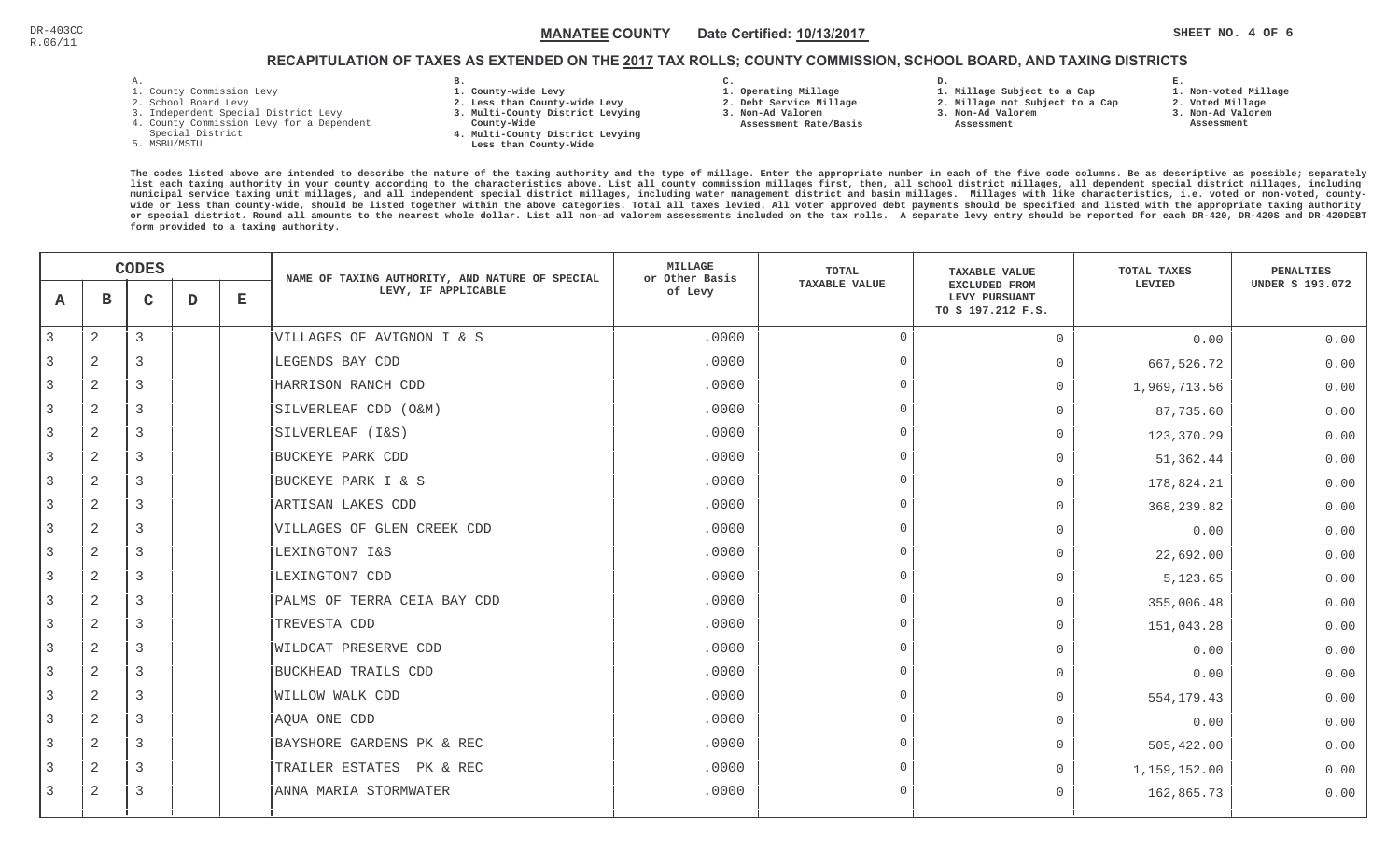**1. Non-voted Millage**

# RECAPITULATION OF TAXES AS EXTENDED ON THE <u>2017</u> TAX ROLLS; COUNTY COMMISSION, SCHOOL BOARD, AND TAXING DISTRICTS

- 1. County Commission Levy
- 2. School Board Levy
- 3. Independent Special District Levy
- 4. County Commission Levy for a Dependent
- Special District
- 5. MSBU/MSTU
- **B. 1. County-wide Levy**
- **2. Less than County-wide Levy**
- **3. Multi-County District Levying**
- **County-Wide** 
	- **4. Multi-County District Levying Less than County-Wide**
- **C. 3. Non-Ad Valorem**

**2. Debt Service Millage** 

 **Assessment Rate/Basis**

- **1. Operating Millage**
- **1. Millage Subject to a Cap**

**D.** 

- **2. Millage not Subject to a Cap3. Non-Ad Valorem**
- **Assessment** 
	- -
- **2. Voted Millage**

**E.**

- **3. Non-Ad Valorem**
- **Assessment**

|                |                | <b>CODES</b> |   |   | NAME OF TAXING AUTHORITY, AND NATURE OF SPECIAL | <b>MILLAGE</b><br>or Other Basis | <b>TOTAL</b>         | <b>TAXABLE VALUE</b>                                       | TOTAL TAXES | <b>PENALTIES</b>       |
|----------------|----------------|--------------|---|---|-------------------------------------------------|----------------------------------|----------------------|------------------------------------------------------------|-------------|------------------------|
| A              | в              | C            | D | Е | LEVY, IF APPLICABLE                             | of Levy                          | <b>TAXABLE VALUE</b> | <b>EXCLUDED FROM</b><br>LEVY PURSUANT<br>TO S 197.212 F.S. | LEVIED      | <b>UNDER S 193.072</b> |
| 3              | $\mathbf{2}$   | 3            |   |   | HOLMES BEACH STORMWATER                         | .0000                            | $\Omega$             | $\mathbf 0$                                                | 230, 311.84 | 0.00                   |
|                | 2              | 3            |   |   | BRADENTON BEACH STORMWATER                      | .0000                            | $\Omega$             | $\Omega$                                                   | 226,209.10  | 0.00                   |
| 4              | 2              | 3            |   |   | 14TH STREET CRA - CITY                          | .0000                            |                      | $\bigcap$                                                  | 0.00        | 0.00                   |
| $\overline{4}$ | 2              | 3            |   |   | <b>BRADENTON DDA</b>                            | .0000                            | $\cap$               | $\bigcap$                                                  | 0.00        | 0.00                   |
| $\overline{4}$ | $\overline{2}$ | 3            |   |   | BRADENTON BEACH CRA                             | .0000                            | $\cap$               | $\Omega$                                                   | 0.00        | 0.00                   |
|                | 2              | 3            |   |   | CENTRAL CRA-CITY OF BRADENTON                   | .0000                            | $\cap$               | $\bigcap$                                                  | 0.00        | 0.00                   |
| 4              | 2              | 3            |   |   | BRA-WIN CANAL DREDGING                          | .0000                            | $\cap$               | $\Omega$                                                   | 1,780.84    | 0.00                   |
|                | $\overline{2}$ | 3            |   |   | WARNERS WEST CANAL DREDGING                     | .0000                            |                      | $\Omega$                                                   | 1,360.26    | 0.00                   |
|                | $\overline{2}$ | 3            |   |   | WARNERS EAST CANAL DREDGING                     | .0000                            |                      | $\overline{0}$                                             | 2,267.10    | 0.00                   |
| $\overline{4}$ | $\mathbf{2}$   | 3            |   |   | RUBONIA LIGHTING                                | .0000                            | $\Omega$             | $\bigcap$                                                  | 4,721.60    | 0.00                   |
| $\overline{4}$ | $\mathbf{2}$   | 3            |   |   | CAPE VISTA LIGHTING                             | .0000                            | $\cap$               | $\Omega$                                                   | 3,610.00    | 0.00                   |
| 4              | 2              | 3            |   |   | GULF & BAY LIGHTING                             | .0000                            | $\Omega$             | $\Omega$                                                   | 3,900.00    | 0.00                   |
| $\overline{4}$ | $\mathbf{2}$   | 3            |   |   | PIC TOWN LIGHTING                               | .0000                            | $\cap$               | $\Omega$                                                   | 5,796.00    | 0.00                   |
|                | 2              | 3            |   |   | HOLIDAY HEIGHTS LIGHTING                        | .0000                            |                      | $\bigcap$                                                  | 8, 257.45   | 0.00                   |
| 4              | 2              | 3            |   |   | TROPICAL HARBOR LIGHTING                        | .0000                            |                      | $\overline{0}$                                             | 3,640.00    | 0.00                   |
| 4              | 2              | 3            |   |   | SUNNY SHORES LIGHTING                           | .0000                            |                      | $\bigcap$                                                  | 3,591.00    | 0.00                   |
| 4              | 2              | 3            |   |   | SYLVAN OAKS LIGHTING                            | .0000                            |                      | $\Omega$                                                   | 9,576.00    | 0.00                   |
| 4              | 2              | 3            |   |   | 29 APOLLO LAKE LIGHTING                         | .0000                            | $\cap$               | $\Omega$                                                   | 3,750.00    | 0.00                   |
|                | 2              | 3            |   |   | 28TH AVE E LIGHTING                             | .0000                            | $\Omega$             | $\bigcap$                                                  | 5,304.00    | 0.00                   |
| 4              | 2              | 3            |   |   | HERNANDO AVENUE LIGHTING                        | .0000                            | $\cap$               | $\Omega$                                                   | 1,803.20    | 0.00                   |